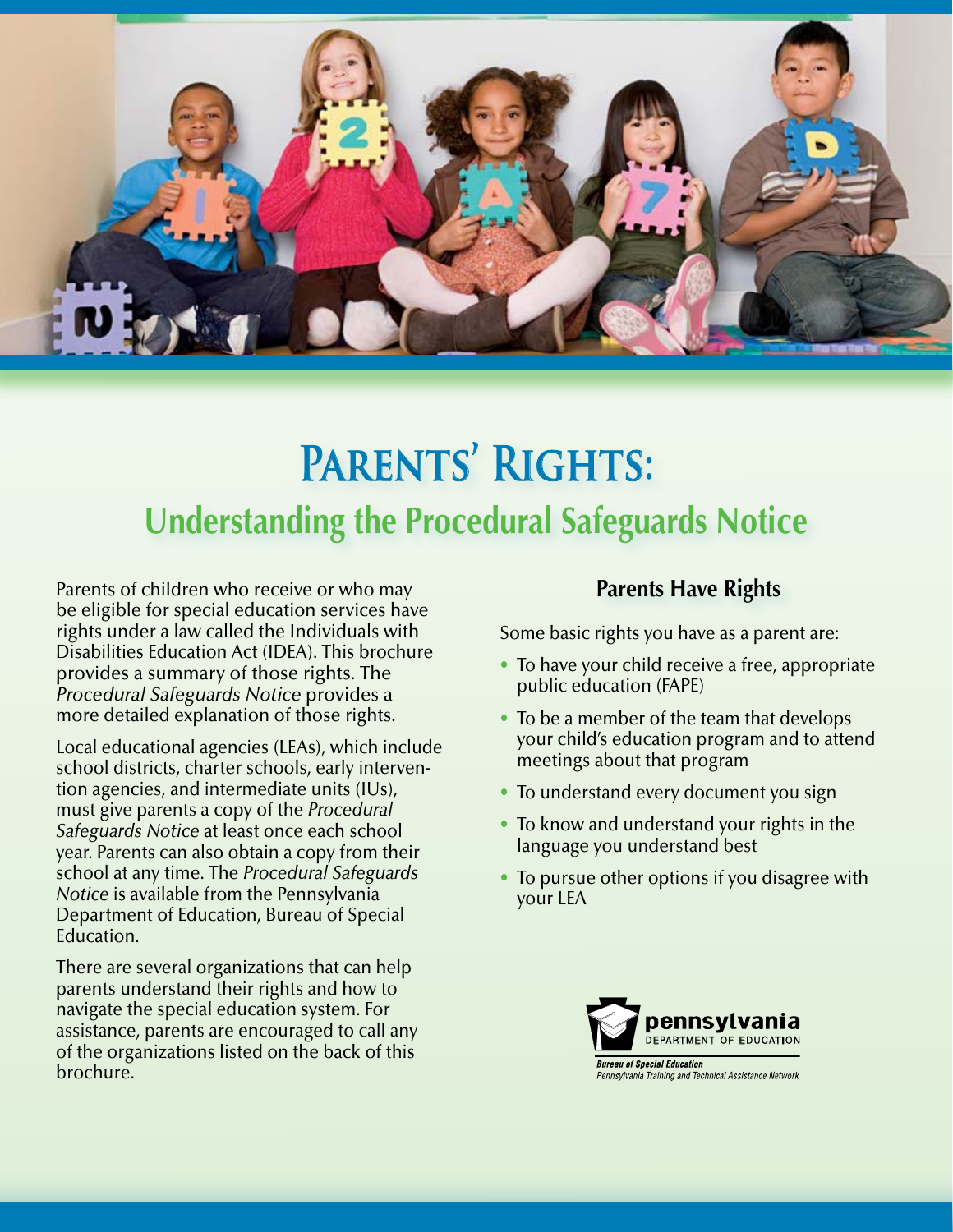# **As a Parent, You Have the Right . . .**

#### *To Receive Prior Written Notice*

You have a right to receive written notice called the *Notice of Recommended Educational Placement (NOREP)/Prior Written Notice* in the language you understand best before the LEA changes (or refuses to change) its decision about:

- Your child's eligibility for special education services
- Determining your child's disability
- What services your child will receive
- Where your child will receive services

### *To a Fair and Accurate Evaluation of Your Child*

You have the right to ask your school to evaluate your child to see if your child has a disability and needs special education services in school. Your child must be assessed using tests and procedures that do not reach wrong conclusions because of your child's disability or ethnic background. For example, a test written in English should not be given to a child whose primary language is Spanish.

#### *To Refuse to Consent*

Your written permission is required for the LEA to evaluate your child for the first time, unless a special education hearing officer has ordered an evaluation. Even if the evaluation team decides that your child is eligible for special education services, you do not have to accept those services for your child.

#### *To Receive an Independent Educational Evaluation (IEE)*

If you think the school's evaluation was not done properly, you may want your own, independent, educational evaluation. You can ask the school to pay for an educational evaluation of your child by an approved evaluator who does not work for the LEA. However, if the district believes that an independent evaluation is unnecessary and a hearing officer decides that the school's evaluation is appropriate, you will pay for your own evaluation.

#### *To Participate*

You have the right to participate in developing an education plan for your child (called an Individualized Education Program or IEP). **You are an important part of the team that makes decisions about your child's education**. You have the right to

share information and express your opinion at any team meeting or anytime you feel it will help your child's education. The team decides the kind and amount of services your child needs and where they will be provided. The team should include your child's teachers and school administrators. If you have concerns or ideas about your child's program, you should first talk to your child's teachers or other people who work with your child. Talking with the members of the team early on can often prevent problems later. Open, mutual communication between you and members of your child's team is encouraged in order to provide an appropriate program for your child.

#### *To Mediate a Dispute*

You can also ask for "mediation" to settle a disagreement with the school about your child's special education program. Mediation:

- Is overseen by a neutral party (the mediator)
- Is free
- Is voluntary on the part of the parents and the school
- Can be used without requesting a hearing or can be tried after a hearing is requested
- Can help you and school staff come to agreement

#### *To Keep Your Child in the Same Program While You Are Waiting for Mediation or a Hearing to be Completed*

If you or your school have requested mediation or a hearing, your child must "stay put" in his or her current program until the disagreement is resolved. That means that the school can't change the program until the mediation, hearing, and any court actions have ended.

To make sure your child "stays put," you **must:**

- Check the box on the *Notice of Recommended Educational Placement (NOREP)/Prior Written Notice* form that indicates that you request either mediation or a hearing; **and**
- Complete a *Due Process Complaint Notice* form. You can request this form from ODR or from your school. Send the form to the Office for Dispute Resolution in Harrisburg, and send a copy to your LEA. **Your child does not have**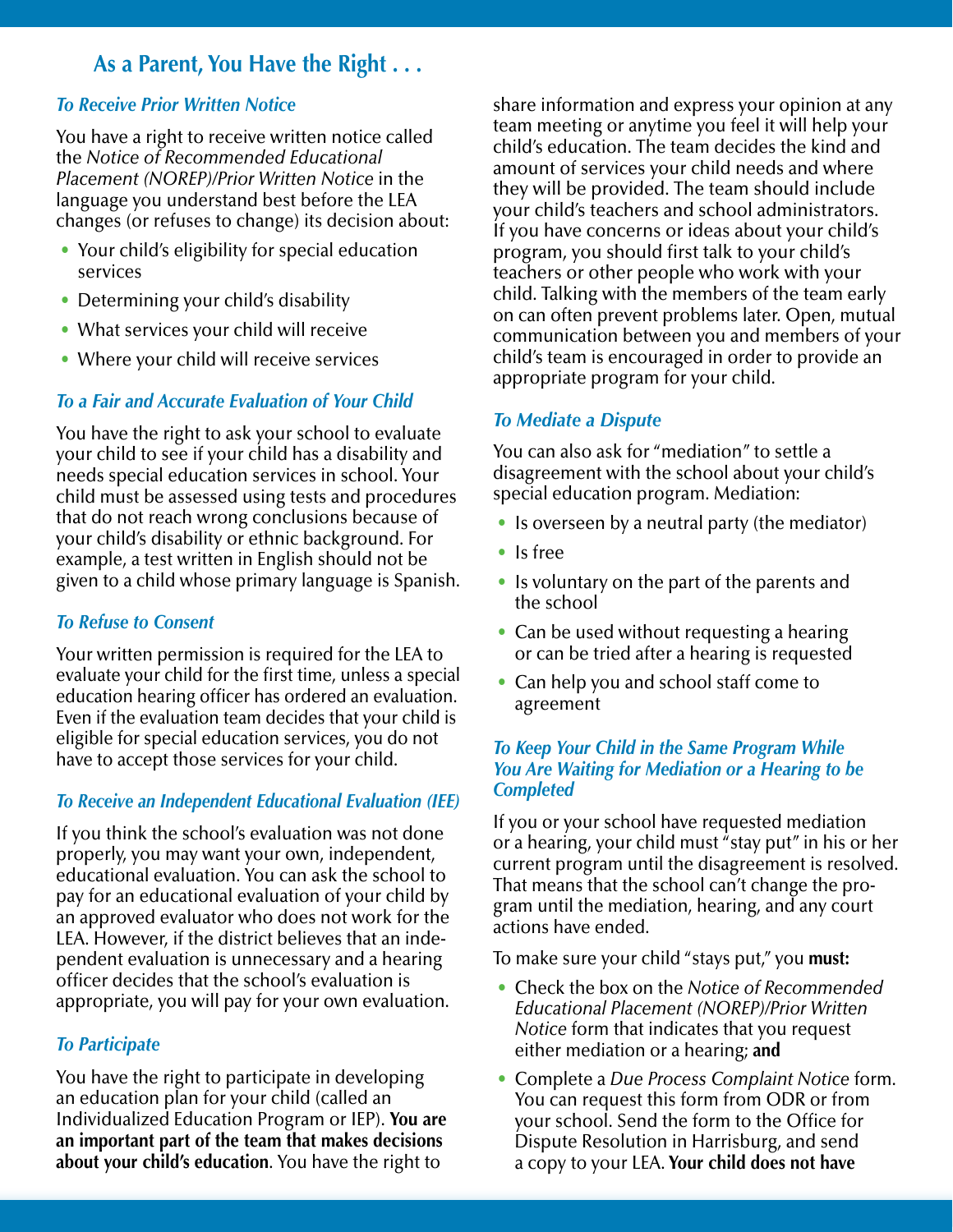**"stay put" protection until you have filled out and "filed" your hearing request.**

#### *To Be Given a Hearing if You Disagree with the IEP the LEA has Offered for Your Child*

You can ask for a hearing if:

- You believe that the IEP the LEA has offered your child does not meet his or her needs
- You believe that your child should be educated in a different place
- There is any other important point on which you and your LEA disagree (related to evaluation, identification, FAPE, or educational placement)

This hearing is called a due process hearing. You have the right to:

- Bring an attorney to the hearing (Pennsylvania state law does not permit nonattorney representation at a due process hearing)
- Communicate your opinion and have experts give their opinions
- Provide the hearing officer with important records
- Ask questions of the school's witnesses

A "hearing officer," provided at public expense, decides the case. If you disagree with the decision, you can ask a court to reverse it.

For more information about mediation, or to file a request for a due process hearing, call the Office for Dispute Resolution at 800-222-3353 or go to http://odr-pa.org.

#### *To See and Keep Private Your Child's Education Records*

You have a right to see all of your child's education records. You also have the right to prevent the LEA from sending the records to someone else without your written permission (with some exceptions). The school must give you a free copy of your child's IEP.

#### *To File a Complaint Against Your LEA*

If you believe your child's school has violated the law, you can file a written request (called a "complaint") for the Pennsylvania Department of Education to

investigate. For example, you can file a complaint if your school fails to provide a service included in your child's IEP. Within 60 days of receiving the complaint, the Department must investigate and give you a written report with the results of its investigation and how it will address any problems it has found.

#### *To Special Protections in School Discipline*

Your child is expected to follow his or her school's code of conduct. However, children receiving special education services have certain rights when it comes to school discipline. Some rules a school must follow are:

- The IEP team must decide if the child's disability caused the misbehavior for which the school wants to discipline the child. This is called a manifestation determination. This decision must be made before the school can:
	- $\bullet$  Suspend a student with an IEP for more than 10 school days in a row or 15 total school days in a school year
	- $\bullet$  Exclude a child with an intellectual disability for any amount of time
- If the offense involved drugs, weapons, or serious injury to self or others, the school can move the child to a different school for nomore than 45 school days without parent permission, even if the behavior was caused by the student's disability. The district must provide an appropriate special education program for your child, although not necessarily in the same school setting.

Rules about the discipline of students with disabilities are complicated. You should talk to your school if you have questions about the process. You can also call one of the organizations listed at the end of this brochure if you would like more information about your rights.

#### *To Remove Your Child from Special Education Programs*

You can decide to withdraw your child with a disability from special education programs and related services at any time.

- You must request this **in writing** to your school
- The request includes every aspect of special education and related services from which you are withdrawing your child. It is "all or nothing."